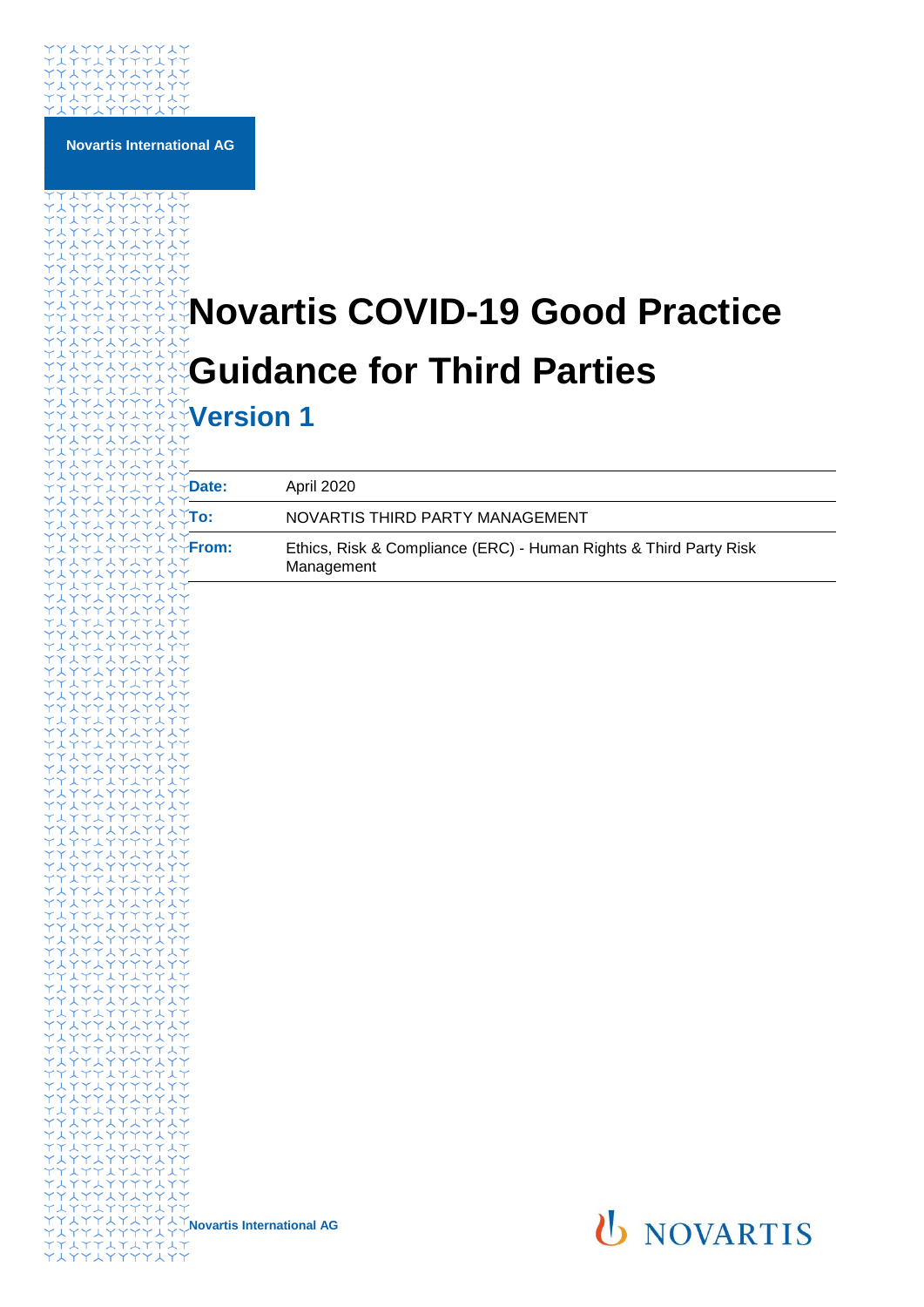## **Introduction**

The COVID-19 pandemic presents a challenging situation for Novartis and its business partners. We must continue to ensure an uninterrupted supply of essential medicines to patients, which requires that any disruption to our supply chains be avoided or minimized. At the same time, we have a responsibility to ensure that the production of Novartis medicines does not cause or contribute to adverse impacts on the health and safety, labor rights or other human rights of Novartis associates or workers in our supply chains as a result of the COVID-19 pandemic.

In order to achieve both these objectives to the greatest extent possible, based on the most upto-date World Health Organization (WHO) technical guidance information in relation to COVID-19, we are providing this Guidance to suppliers on recommended good practices during the COVID-19 pandemic. We emphasize that this Guidance contains recommendations only and is neither mandatory nor contractually binding. Suppliers are encouraged to implement this Guidance in addition to any local legal requirements or guidance regarding COVID-19. Where this Guidance conflicts with local law or recommendations regarding COVID-19 health and safety and/or labor practices, suppliers must comply with local law and guidance.

This Guidance is based on emerging but evolving internationally-recommended COVID-19 good practice. As such, this Guidance may be reviewed and reissued based upon best available knowledge in relation to the pandemic.

# **Physical Distancing**

- Ensure all on-site workers keep at least 1 meter (3 feet), and preferably 2 meters (6 feet), apart at all times (except for contractors who work alongside Novartis associates on Novartis sites, who must maintain a 2-meter (6 feet) physical distance). Where work functions make this impossible, provide the relevant workers with appropriate facemasks and other protective measures (e.g. gloves, hand-sanitizer or other appropriate disinfectant, etc.).
- Stagger lunch and coffee breaks to avoid large gatherings of workers in the same location, in order to maintain the above indicated physical distancing – ideally, groups at one table should be no larger than 5 persons – if not possible to minimize large gatherings in one place, disperse workers to other appropriate locations around the worksite for lunch and coffee breaks.
- Where feasible, provide a one-hour gap between the end of one shift and the beginning of the next in order to avoid contact between outgoing and incoming workers – disinfect frequently touched surfaces in the worksite during this one-hour shift transition period. Where feasible, conduct shift handover by virtual means (e.g. by using internal landlines or cell phones).
- Where transport to or from worksite is provided to workers, provide additional transport vehicles to avoid workers being required to sit or stand closer than the minimum physical distancing (preferably 2 meters, but at least 1 meter).
- $\bullet$  Instruct workers to avoid use of public transit during peak hours, where possible  $$ where job functions allow, request workers to work flexible hours to avoid peak transit and workplace hours.
- Where possible, and as permitted by local laws and regulations*,* reorganize shift arrangements and/or workers' total work days to minimize number of workers on-site at any one time (e.g. allocate weekly work hours over fewer days to reduce commuting to/from work, reduce size of shift workforce to minimum required, etc.).
- Wipe down frequently touched surfaces in common areas on a regular basis (i.e. desks, lunchrooms, washrooms, locker-rooms, worker transport, dormitories / worker accommodation, and elevators) with cleaning products that contain ingredients known to be effective against COVID-19, such as those listed [here.](https://www.epa.gov/pesticide-registration/list-n-disinfectants-use-against-sars-cov-2)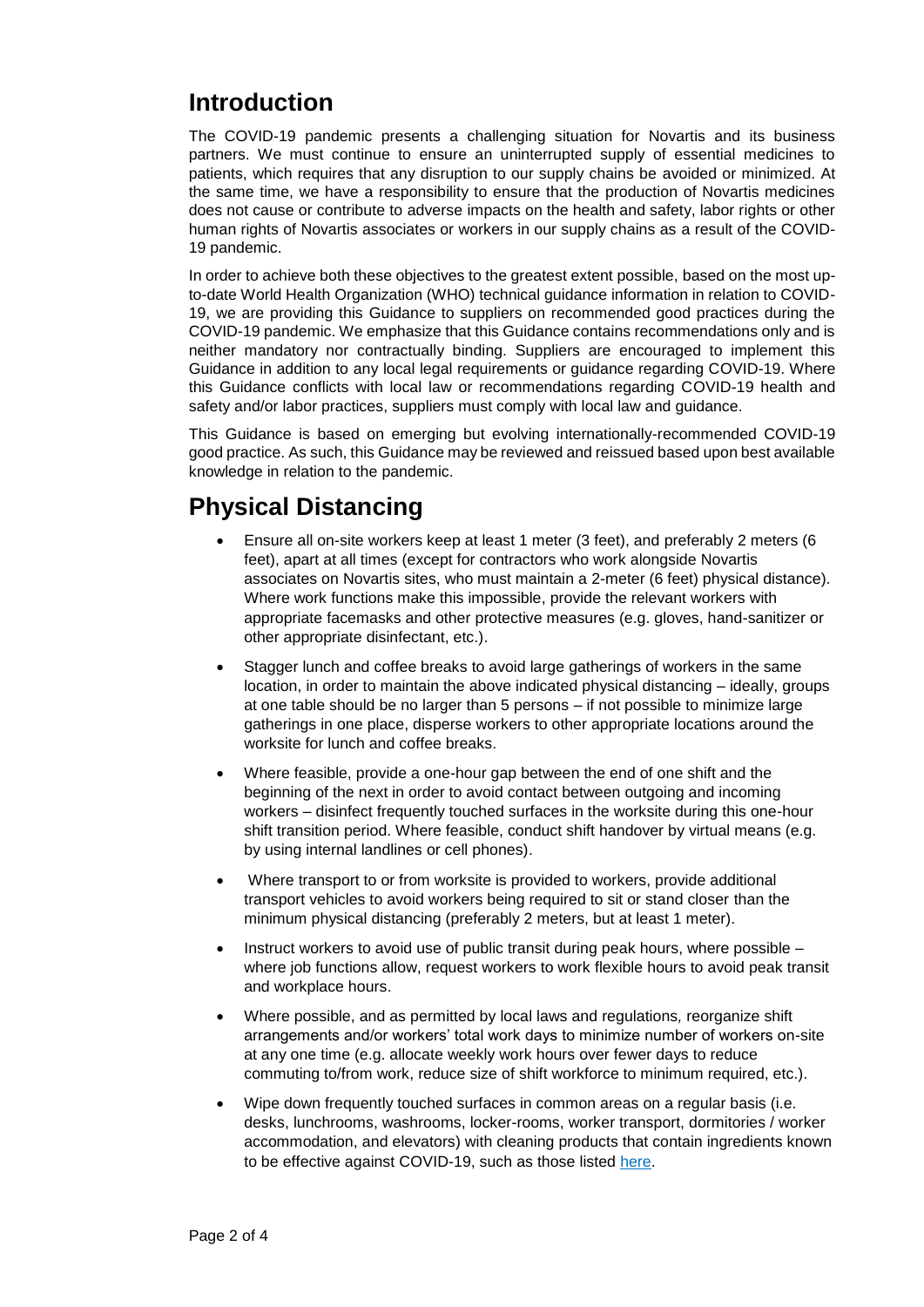- Allow staff whose on-site presence is non-essential to work remotely, where practicable.
- Instruct workers to avoid and minimize touching face, nose or eyes with especial attention by those workers wearing facemasks.

#### **Personal Hygiene**

- Display posters demonstrating good personal hygiene in prominent locations throughout worksite (see this [poster](https://ethz.ch/content/dam/ethz/associates/services/Service/sicherheit-gesundheit-umwelt/images/poster_new_coronavirus_protect_yourself_and_others.pdf) for recommended content, or visit the [WHO](https://www.who.int/) website).
- Provide adequate water and sanitation facilities to enable workers to [wash hands](https://www.unicef.org/laos/stories/everything-you-need-know-about-washing-your-hands-protect-against-coronavirus-covid-19)  [thoroughly](https://www.unicef.org/laos/stories/everything-you-need-know-about-washing-your-hands-protect-against-coronavirus-covid-19) with soap and water for at least 20 seconds. Instruct workers to do so frequently. Where access to adequate water and sanitation is not possible, provide workers with alcohol-based hand-sanitizer (minimum 60% alcohol content).
- Prohibit shaking hands on work premises and instruct workers to avoid all other unnecessary physical contact.
- Instruct workers to sneeze, cough, or spit into a tissue or their elbow, and dispose of tissues immediately in proper waste receptacles.

## **Compliance with Novartis Third Party Code**

- Suppliers must continue to comply with the Novartis Third Party Code (NTPC) during the COVID-19 pandemic.
- Where fulfilment of contractual obligations to Novartis (e.g. demand for increased delivery of product, shortened deadlines, etc.) puts compliance with the NTPC at risk due to COVID-19 impacts (government emergency measures, reduced workforce, disruption of supplier's supply chains), suppliers are requested to notify your Novartis contact immediately so that potential mitigation measures can be identified and implemented collaboratively.

## **Respect for Labor Rights**

- The employers of 3<sup>rd</sup> party service providers, who are usually required to work onsite at a Novartis location (i.e. employees of external service providers, classified in HR Core as "Z9"; and contractors classified in HR Core as "Z7") should provide the same or similar support that is available to Novartis associates, where it is legally possible and applicable.
- This should include items such as:
	- Access to home office/remote work when this is feasible or available to ensure business continuity;
	- Ability to care for dependent relatives (e.g., children or spouse);
	- Access to on-site medical facilities where applicable.
- Respect workers' right to paid sick leave be flexible in requiring proof of sickness (e.g. do not require workers to provide medical certificates for absences less than 5 days), offer paid sick leave to workers if not already required by law
- Respect workers' right to reasonable working hours, including maximum standard working hours and overtime, and 24 consecutive hours of rest in every 7-day period. Deviation from the NTPC standards regarding these provisions should only be in accordance with local emergency legislation.